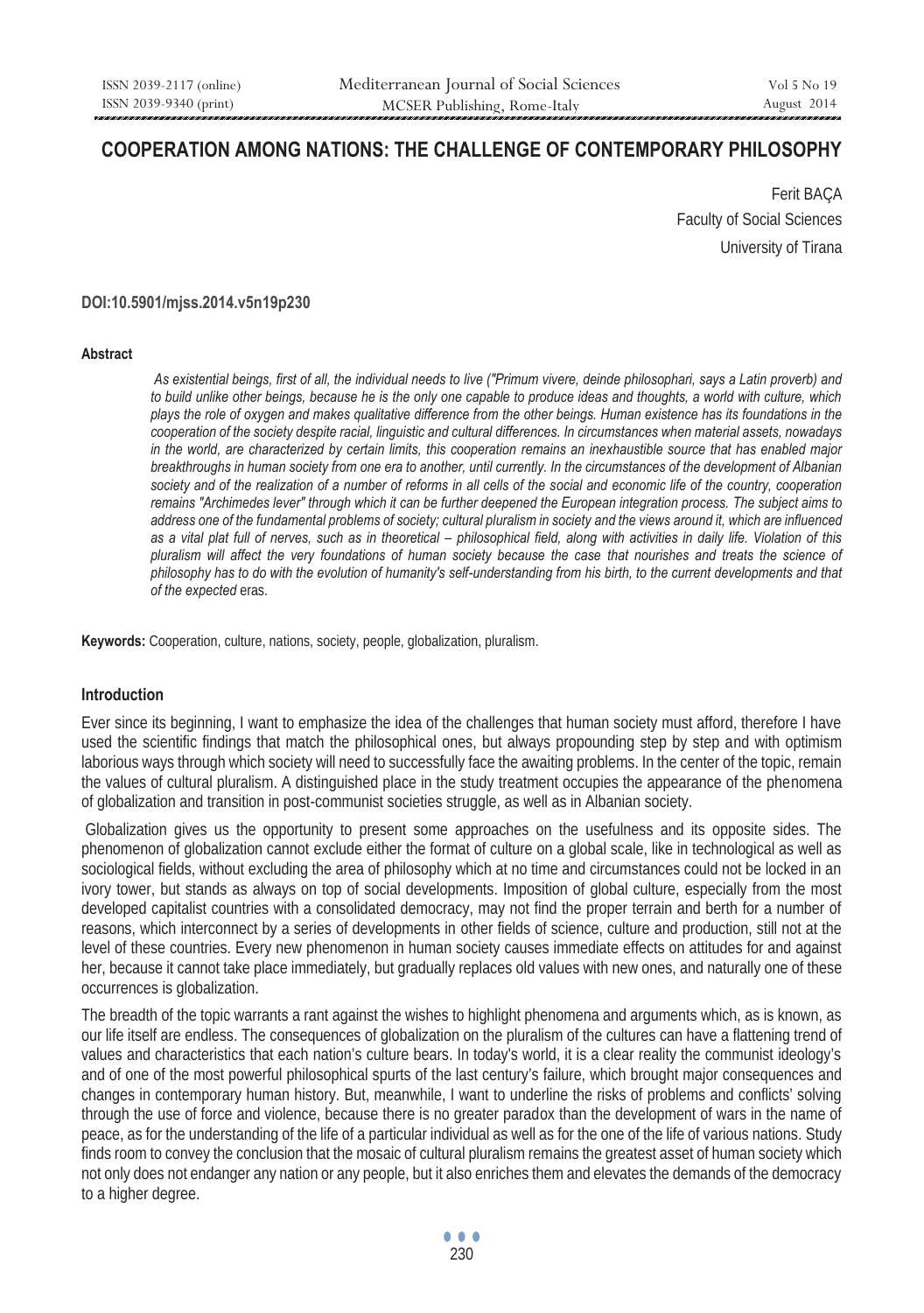# **Today's world and its problems**

With its peaks and splendors, the philosophy of the 21st century "faithfully" transmits to the human generations the models of achievements of the philosophical thought of the past, abandoning conservative or vulgar views as being worthless, which once more chew the knowledge of the philosophy of the past, at a time when a capable mindset is required to cope with the conflicting reality of today's world. On a superficial view, the development of human society is mistakenly provided as a rectilinear development. At the forefront of human thought, defining and proving the emergent needs and requirements and the perspective ones of the society, the spiritual, economic, material and political needs, philosophy stands and leads. Its supremacy over other sciences is manifested in the attributes that it owns in relation to inventions and tools that the person uses to benefit himself.

Conflicts between the civilized world and the less developed one, are conducted at a time and in an era that may well be termed as the era of globalization, with the intention that our world is considered as a common home, or a "big family". It is the duty of philosophy to guide the human society towards prosperity and the future. The nowadays' philosophy, like in the operative room, expect a sharp host of problems from which is suffering for a long time the society of our era; the perspective of the society's globalization, technological imbalances between developed countries with advanced industry and the majority of underdeveloped countries, financial conflicts due to the use of raw materials from developed countries, labor exploitation of underdeveloped countries, conflicts for political reasons or because of cultural, religious differences, etc. The today's world is changing with fulminant rates paving the way for a "new" world system, globalization, by which we mean the process of increasing the interdependence between societies, nations and different countries. There is no doubt that technological innovations in the field of information and communication, are playing an incredible role in today's integrations in all fields of social life, so as not in vain, the internet is considered as a synonym of globalization.

Globalization is one of the challenges for which, we tend to present as a new spirit in the world politics and as a progressive phenomenon, with hope and faith that it will contribute to the improvement of the people's life, simultaneously and we also face with arguments that appeal to conflicting assessments. This is because; small countries are exploited by the big ones, from the human resources to the material ones, by the ruthless competition of technology and competitive capacity that these places own. Penetration of the international capital carries in itself also the risk of national economies of developing countries that may lose the role of evaluation and implementation of public policy. The changes of transition and social transformation of post-communist societies of Europe are part of the process of globalization. For this reason, globalization is indicative of the fact that the world system today can integrate, in different ways, different societies and civilizations, regardless of their authentic settings.

Globalization in these countries, as in all post-communist societies, above all, is unveiled as transition and social transformation, phenomena conditioned by complete social transformation, specifically with the restructuration in the field of social productivity. The processes of transition and transformation are not linear and simple. For the reason that they develop through a series of rapid and important changes, they appear more complex also with their respective features. Transition is a radical change of the steering and prior system of society. Another condition for the progress of the transition is also the successful international integration. The efforts to establish democracy are attempts to organize societies, in order to be able to realize the absorption of new social values and functioning of the legal state in complete harmony with them.

In contrast to the features of the preceding centuries, where philosophical debate was more diversified in efforts to guide the perspectives of the world and human society, where the most prominent schools during these centuries, of the materialists or idealists, of the metaphysical or dialectical, intuitional and rationalists, created a strong tradition, today's world is experiencing armed conflicts (an era in which emerge more generals and leaders of armies than the philosophers) where not rarely, violence and the law of the fittest prevails, where indeed victory can belong even temporarily to the fittest, not to the one who has the right. The models of the power triumph blur the human reasoning and badly compromise in everyday life the mission of philosophy's science itself, which is feed for unscientific and anti-historical interests with the poison of evil and the triumph of unreason, causing "the immense human family" of the globe, thousands of human lives lost, grievous plagues and retrograde non-civilizational archetypes of violence.

The today's philosophy has overcome the expectation of Hegel that stated: "Any philosophic system is the philosophy of its era, it represents in itself a link in the chain of spiritual development, it may therefore only satisfy those interests that correspond its own era" because the philosophy is not primarily just the science that focuses on current problems. Being "daughter of the time" it "swallows" and processes the experience of the past, faces the present and lightens the future as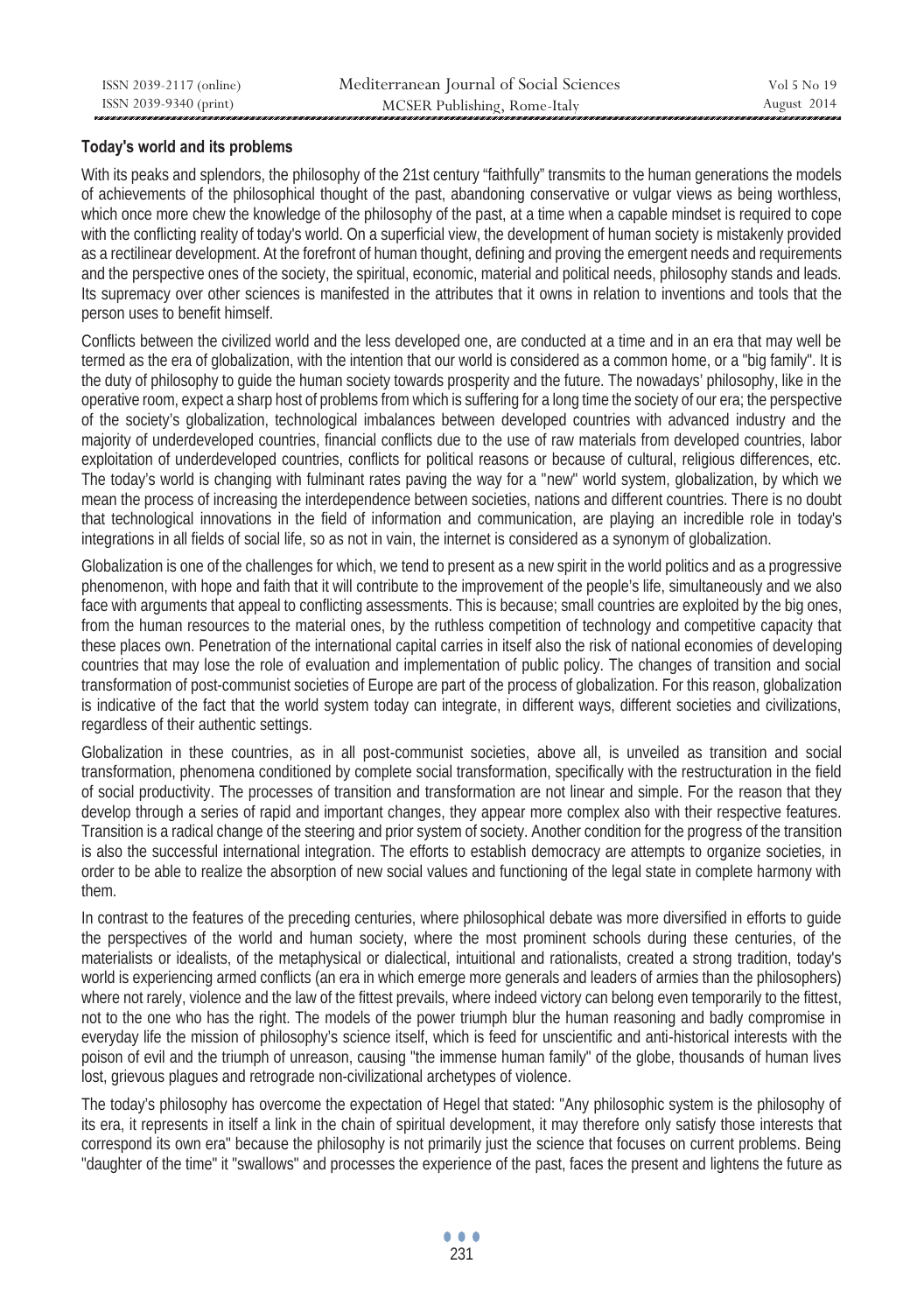| ISSN 2039-2117 (online) | Mediterranean Journal of Social Sciences | Vol 5 No 19 |
|-------------------------|------------------------------------------|-------------|
| ISSN 2039-9340 (print)  | MCSER Publishing, Rome-Italy             | August 2014 |

harbinger of a new world. In this sense we would compare it with a comet, in which we distinguish the tail, body and its fiery head.

Thus, all the sciences, and better than many of them, the philosophy has all the possibilities to merge into a common denominator the cultures of different regions of the world with the mission and purpose to pave the ways of peace and prosperity of human society. Respecting different cultures, different opinions, views and various differences, it, better than any other science, can and should invite to the round table of debate and consultation on finding ways to development and progress, not only some countries and nations, but all the nations with different cultures, ideas, colors and races.

Conflicting realities strongly raise the need of argument, first of all, the human idea that, dialogue and cooperation among different philosophical cultures, is not anymore a matter of preferences or desires between "bearded philosophers", but a necessity and trait of our modern time. In the first row at the top of this "war" must be put philosophers, who process new perspectives to create a sound philosophical consciousness, acceptable and useful to all the people of the world, closely linked to the highest values and heritage of humanity. In this regard, philosophical concepts will compete with dignity facing technological, scientific and political developments of human society. The thematic of our era has no time to lose on launching empty and without perspective thoughts.

Science warns of the destruction of the planet and our human life itself. The bitter truth cannot mitigate even the words of one intelligent mind as the one of the Russian scientist Konstantin Çelkovski, who, speaking in the beginning of the twentieth century for this phenomenon, had said: "The earth is the cradle of humanity, but it does not mean that the man will live forever in his cradle", prophesying the upcoming interplanetary travels adventure. Since philosophy is a fluid "subject" of the human mind, soul and its self-understanding and that enjoys the attribute of eternity, it will surely know how to find the most appropriate solutions for human existence.

But our society is occasionally threatened by catastrophic wars, at a time when many philosophers of before and after World War II had provided our century, without wars and violence. Today's realities proved that the phenomenon of violence and wars are still considered as a way to secure peace, thus, an extraordinary paradox, where peace, like a general good should be protected and achieved through war. Not only in the military – political various analysis, but also in philosophical views, most of the different causes of the violence usage and conflict appearance often wear the attire of the violent clash of cultures between nations East - West, or those of the different regions, which not only promote, but also nourish and inspire them.

Being so, it is up to philosophers to demystify the causes of their cultures' clash until the limits of violence and war manifestation. In this view, the philosophy of the time presents its two sides; the entirety of different cultures of people, with their traditions, customs and morality, and the common existential need to face and overcome the challenges of the time.

Yesterday and today – cooperation bridges

It is undeniable the fact that, through the influence of philosophy, thought, culture, art and science of antiquity to the Middle Ages in Europe, East played an irreplaceable role in maintaining the continuity of Western civilization. "No doubt that in capillary form- says Edgar Morin there have been a thousand flows between the Muslim world and Christian Europe, which benefited from the economic and cultural radiation of Islamic civilizations in their first splendor". Kenneth Clark, in his book devoted to civilization, says: "The flip of civilization could have lasted very long, but in the middle of the seventh century appeared a new force, which had confidence, energy and willingness to triumphing as well as an alternative culture - Islam".

Exactly from the fact that to which source remained loyal the Western civilization, depends also the development potential of its dominance. But Western civilization, some of its resources on which it is established, has surpassed, therefore we cannot say that they have the dominant force in today's worldview thinking. Religious sources (Christian) can be seen as one of those resources. Western civilization represents a mentality and a plurality of values that have made the reassessment of the human's position in the universe, outside the traditional worldview. The leading and transformative role of Western civilization conveys trends to affirm the need of change and of substitution of values and norms, the repeal of the traditional dominant ideas, using all this as ways to creating a "new view on the world."

 The non-religious nature of Western civilization is described allegorically and beautifully by Erich Fromm. The Christian hero and the pagan hero are two concepts, through which, Fromm symbolically illustrates non-religiousness of Western civilization. According to Fromm, "The Christian hero was a martyr, because, according to Jewish tradition, the highest heroism is to sacrifice your life for God or your neighbor". The foremost that characterizes the martyr, is to be, to be committed, to share everything with the neighbor, while to the pagan hero is to have, to subdue and force. In this context,